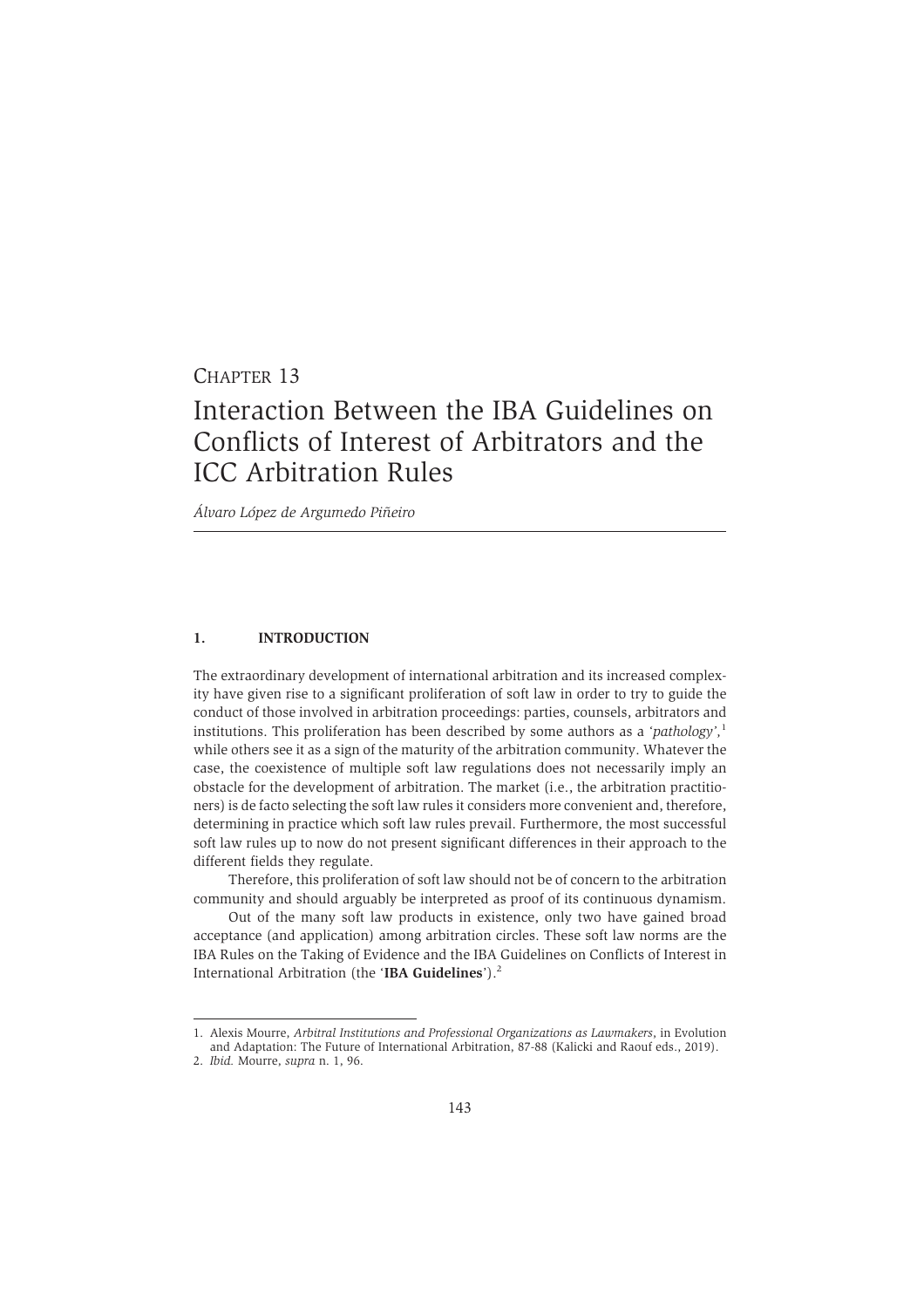The extensive use of these rules is confirmed in the report on the reception of the IBA Arbitration soft law products prepared in 2016 by the IBA Arbitration Guidelines and Rules Subcommittee (the 'IBA Report'):<sup>3</sup>

The data collected shows that the Conflicts of Interest Guidelines have gained broad acceptance and were used often by the international arbitration community. Of the three IBA instruments surveyed, the Conflicts of Interest Guidelines were the most commonly referenced. By way of example, in the 3,201 arbitrations known to the respondents over the past five years in which issues of conflicts of interest arose (at the start of the arbitration), the Guidelines were referenced in 57 per cent of them.

This general acceptance has also been confirmed by the fact that those rules have been taken into account by many judicial courts across Europe and elsewhere when deciding matters covered under these soft law norms.<sup>4</sup>

In addition, there have been some efforts to convert guidelines such as the IBA Guidelines into 'hard' law. An example of this is Article 8.30<sup>5</sup> of the Canada-Europe Trade Agreement (CETA), which states:

1. The Members of the Tribunal shall be independent. They shall not be affiliated with any government. They shall not take instructions from any organisation, or government with regard to matters related to the dispute. They shall not participate in the consideration of any disputes that would create a direct or indirect conflict of interest. *They shall comply with the International Bar Association Guidelines on Conflicts of Interest in International Arbitration or any supplemental rules* adopted pursuant to Article 8.44.2. In addition, upon appointment, they shall refrain from acting as counsel or as party-appointed expert or witness in any pending or new investment dispute under this or any other international agreement.

This general acceptance obviously does not imply that these soft law rules are binding.<sup>6</sup> Only when the parties agree to be bound by a specific set of soft law rules will those rules be legally binding and therefore become 'hard' rules for the parties.

The purpose of this article is to explore the interaction between the IBA Guidelines and the ICC rules (including the ICC Note to Parties and Arbitral Tribunals on the Conduct of the Arbitration under the ICC Rules of Arbitration dated 1 January 2019 – the '**ICC Note**') and verify whether both texts could be considered complementary in spite of the differences existing between them.

<sup>3.</sup> *The IBA Arbitration Guidelines and Rules Subcommittee. Report on the reception of the IBA arbitration soft law products*, 31 (2016). *See also* the overview by Felix Dasser, *'Soft Law' in International Commercial Arbitration,* in Recueil des Cours, Vol. 402 (2019), 503 et seqq. and 518 et seqq.

<sup>4.</sup> For example, *see* DFSC 4A\_506/2007 of 20 March 2008, the High Court of Justice of Madrid Judgment of 28 January 2015 (ECLI:ES:TSJM:2015:1286) and the Austrian Supreme Court Resolution of 19 April 2016 (ECLI:AT:OGH0002:2016:018ONC00003.15H.0419.000).

<sup>5.</sup> Eric Picanyol, *Due Process and Soft Law in International Arbitration*, Spain Arbitration Review: Revista del Club Español del Arbitraje, 55, Issue 24 (2015).

<sup>6.</sup> Gabrielle Kaufmann-Kohler, *Soft Law in International Arbitration: Codification and Normativity*, Journal of International Dispute Settlement, Volume 1, Issue 2 (2010); *see also* Felix Dasser, *Soft Law in International Commercial Arbitration – A Critical Approach*, in Austrian Yearbook on International Arbitration, 112 (Klausegger, Klein et al. eds., 2019).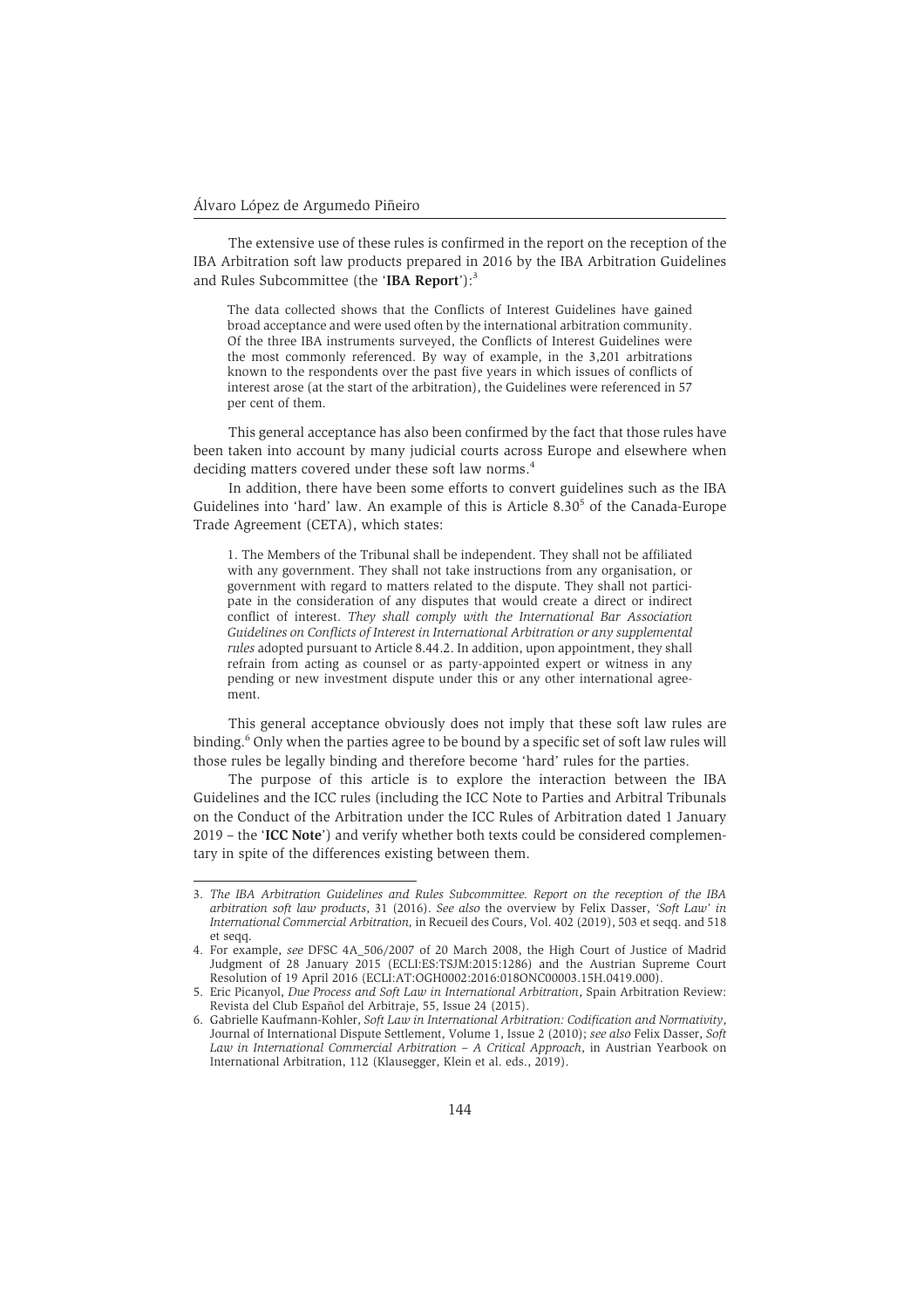## **2. THE IBA GUIDELINES ON THE CONFLICT OF INTEREST OF ARBITRATORS AND THE ICC RULES: MAIN FEATURES AND DIFFERENCES**

In order to be able to explain the interaction between the IBA Guidelines and the ICC rules (and, in particular, the ICC Note – jointly, the '**ICC Rules**'), it is important to first describe their main features (as regards their legal nature, legitimacy, goals and practical purposes) as well as their main differences.

## **2.1. Main Features**

#### *2.1.1. First: They Have a Different Legal Nature*

The IBA Guidelines are soft law precisely because they are not compulsory and will only be binding if the parties so agree. In other words, the IBA Rules are soft law because they are norms 'that cannot be enforced through public force'.7

However, the ICC Rules cannot be characterized as soft law given that they are binding upon the parties as soon as they submit their conflicts to the ICC. As has been rightly suggested,<sup>8</sup> those instituted rules 'are deemed [to be] an offer to contract extended by the ICC, which the parties accept when they agree on ICC arbitration, not when they initiate arbitration proceedings'. As such, the ICC Rules should be considered as being contractually binding.<sup>9</sup>

#### *2.1.2. Second: They Have a Different Source of Legitimacy*

The legitimacy of the IBA Guidelines arises from the reputation of the IBA, its geographical diversity, the fact that it represents a large proportion of the arbitral community from both the common and the civil law systems, and the ensuing reality that the IBA Guidelines reflect a broad consensus with regard to the different solutions achieved under those two systems.<sup>10</sup> The legitimacy of the IBA Guidelines also comes from the openness and transparency of their drafting, which benefited from the participation of the main stakeholders of the arbitration community.<sup>11</sup>

However, the legitimacy of the ICC Rules derives from the legal authority, tradition and prestige of the institution itself, and ultimately from the fact that once the parties submit to the ICC, these rules do have contractual force.<sup>12</sup>

Ultimately, the ICC Rules represent a pure implementation of the ICC's policies.<sup>13</sup>

<sup>7.</sup> *Ibid.* Kaufmann-Kohler, *supra* n. 6, 2.

<sup>8.</sup> *Ibid.* Kaufmann-Kohler, *supra* n. 6, 11.

<sup>9.</sup> *Ibid.* Dasser, *supra* n. 6, 112.

<sup>10.</sup> *Ibid.* Mourre, *supra* n. 1, 108.

<sup>11.</sup> At the very least, those instruments deemed to qualify as soft law must have: (1) institutional legitimacy, (2) be the result of a transparent procedure, and (3) receive wide acceptance by the arbitral community; *see ibid.* Dasser, *supra* n. 6, 116-118.

<sup>12.</sup> *Ibid.* Dasser, *supra* n. 6, 112; *ibid.* Kaufmann-Kohler, *supra* n. 6, 11.

<sup>13.</sup> *Ibid.* Mourre, *supra* n. 1, 99-100.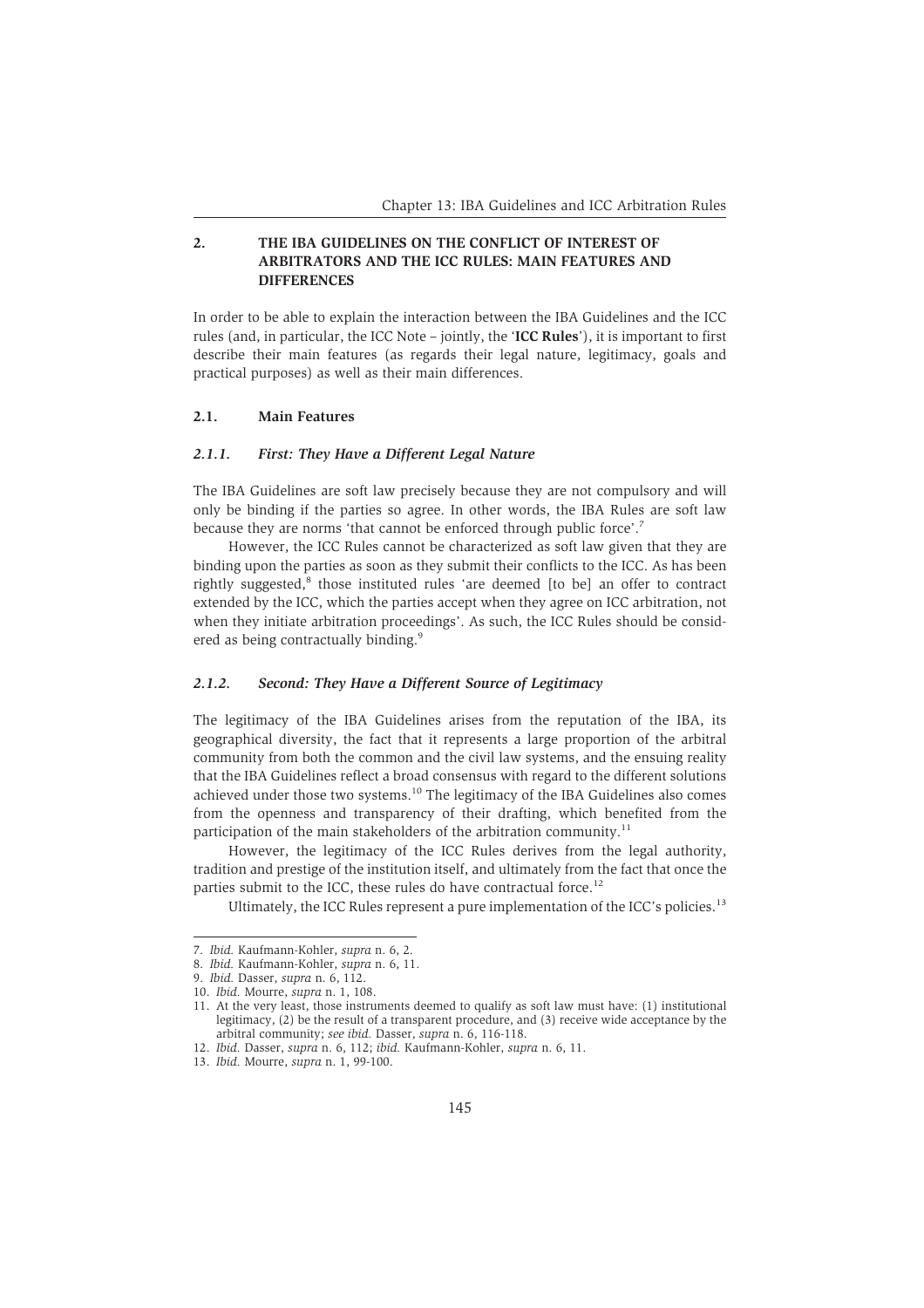#### *2.1.3. Third: They also Have Different Goals*

The purpose of the IBA Guidelines is 'to enhance confidence in the integrity of international arbitration, and to assist institutions and courts to make consistent, clear and coherent decisions about disqualification'*.* 14

In essence, the aim of the IBA Guidelines is to promote and assist disclosure by arbitrators of certain types of information in order to enhance confidence in the integrity of international arbitration and to help institutions and courts to make consistent, clear and coherent decisions about disqualification and, as such, to reinforce overall trust in arbitration.

In contrast, the purpose of the ICC Rules is, in essence, to implement the ICC's policies, one of which is to protect the integrity of ICC arbitral awards (*inter alia*, to protect them from any ethical issue arising from any potential non-disclosure by arbitrators of relevant circumstances that could affect the validity of the award when being examined by a judicial court in a set-aside action).

#### *2.1.4. Fourth: Both Sets of Rules Have Different Practical Purposes*

The IBA Guidelines provide guidance to the arbitral community about what arbitrators should disclose and what the parties can request that arbitrators disclose. As the IBA Subcommittee reported:

the Conflicts of Interest Guidelines have gained broad acceptance and were used often by the international arbitration community. Of the three IBA instruments surveyed, *the Conflicts of Interest Guidelines were the most commonly referenced*. By way of example, in the 3,201 arbitrations known to respondents over the past five years in which issues of conflicts of interest arose (at the start of the arbitration), *the Conflicts of Interest Guidelines were referenced in 57 per cent of them.*

…

At the global scale, counsel made use of the Conflicts of Interest Guidelines when appointing arbitrators in 67 per cent of all reported cases. Arbitrators also appeared to make frequent use of the Conflicts of Interest Guidelines across all regions.

The survey also confirms that the Conflicts of Interest Guidelines were often referenced by the relevant decision maker (arbitral institutions, tribunals, or courts) in reaching a pronouncement on the existence of a conflict of interest. At a global level, the Conflicts of Interest Guidelines were referenced in 67 per cent of decisions resolving issues of conflicts of interest. Perhaps more importantly, in 69 per cent of the decisions that referenced the Conflicts of Interest Guidelines in solving a conflicts of interest issue, the decision maker chose to follow the guidelines.<sup>15</sup>

<sup>14.</sup> Judith Gill, *The IBA Conflicts Guidelines – Who's using them and how?*, in Dispute Resolution International, 59 (2007).

<sup>15.</sup> *Ibid.* IBA, *supra* n. 3, 31.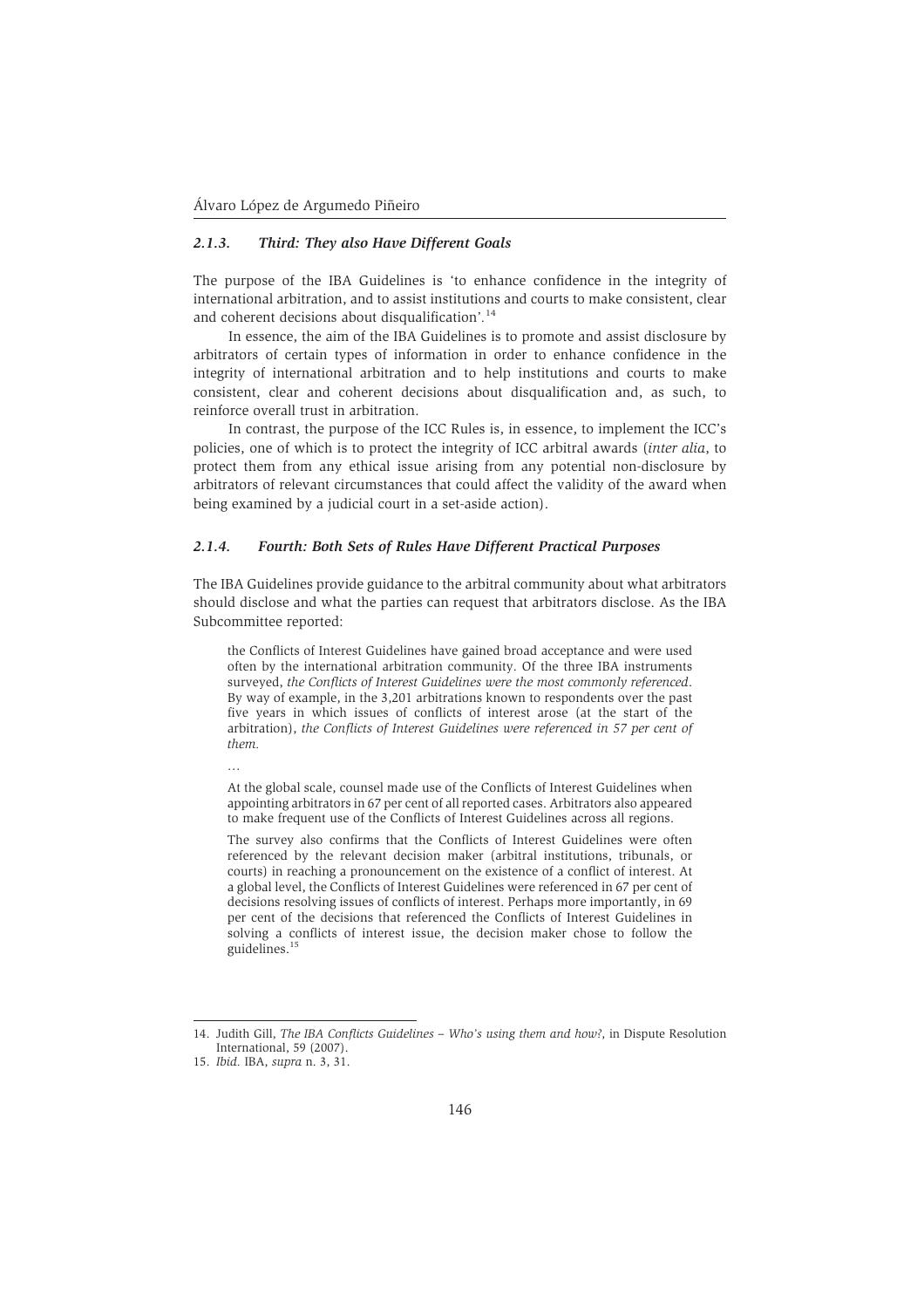The Federal Swiss Court has stressed the fact that the IBA Guidelines are a working tool to determine when arbitrators are conflicted:

These guidelines have certainly not force of law … . They nonetheless constitute a valuable working tool ['instrument de travail'], susceptible at contributing to harmonization and unification of standards that are applicable in the area of international arbitration for the regulation of conflicts of interest, which tool [sic] will not fail to exert an influence on the practice of arbitration institutions and courts … .<sup>16</sup>

However, the ICC Rules are hard law per se, and their purpose is to organize and administer basic aspects of the arbitral proceedings submitted to the ICC.

## **2.2. What Are the Main Differences Between The IBA Guidelines and the ICC Rules with Respect to the Duty of Disclosure by Arbitrators?**

We examine below the main differences that can be found between the IBA Guidelines and the ICC Rules with respect to disclosure in order to subsequently analyse how they may be considered complementary in spite of those differences.

#### *2.2.1. Scope*

#### *2.2.1.1. IBA Guidelines*

In order to determine the scope of disclosure, the IBA Guidelines seek a balance between:17

- (1) the parties' right to be informed of circumstances that could call into question the impartiality or independence of the arbitrator; and
- (2) the right of the parties to choose the arbitrators they prefer.

The IBA Guidelines were the product of a working group of nineteen experts in international arbitration from fourteen countries, and they attempt to strike the delicate balance between the two circumstances mentioned above. In order to achieve that balance, the circumstances which in principle cannot lead to disqualification should not be disclosed, as they lack any relevance for determining the impartiality and independence of the arbitrators. Furthermore, if arbitrators were encouraged to inform the parties of circumstances that could in no way affect their independence or impartiality, this could cause an increase in unfounded challenges, which would be detrimental to arbitration as an institution.

<sup>16.</sup> Federal Court decision 4A\_506/2007 of 20 March 2008, cons. 3.3.2.2; *ibid.* Dasser, *supra* n. 6, 125; Dasser, *supra* n. 3, 523 et seqq.

<sup>17.</sup> *Ibid.* Gill, *supra* n. 14, 59.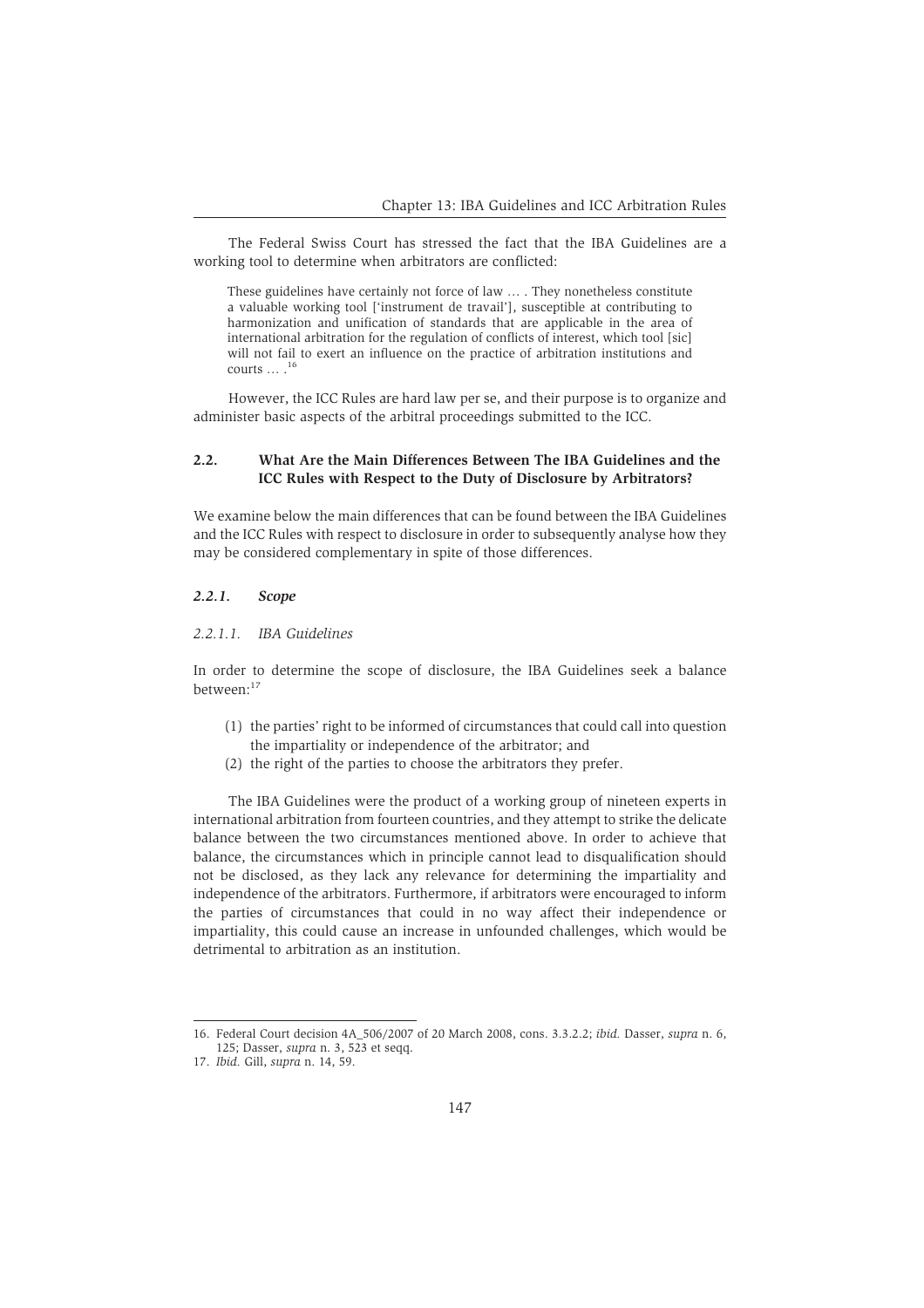#### *2.2.1.2. ICC Rules*

The standard for disclosure under the ICC Rules is far more extensive: it may be summarized in the following terms: 'the broader, the better'. Paragraphs 20 and 21 of the ICC Note are very clear in this respect:

'The parties have a legitimate interest in being *fully informed* of all facts and circumstances that may be relevant in their views.' (paragraph 20).

'Any doubt must be resolved in favour of disclosure.' (paragraph 21).

This approach is inspired by the previously mentioned aim of protecting the integrity of the award and the trust in arbitration overall.

## *2.2.2. Practical Implementation*

The IBA Guidelines go very much into specifics and provide detailed descriptions of situations and circumstances that should (or should not) be disclosed. This is so because they are not intended to be interpreted by a single institution; on the contrary, the idea is that they should be applicable to all kinds of arbitration proceedings, regardless of which institution is in charge of their administration.

As a consequence, the IBA Guidelines try to address as many scenarios as possible (in a list that is intended to be comprehensive though not exhaustive) and provide general principles and explanations about the different situations they address.

All those scenarios are classified following a traffic light system:

- *Red*: for circumstances that do not allow the appointment of the arbitrator (except for those which can be waived by the parties by means of express consent). These scenarios are numbered 1.X for the non-waivable red list and 2.X for the waivable red list.
- *Orange*: for situations in which there are justifiable doubts as to whether the arbitrator can act as an impartial and independent arbitrator in the eyes of the parties. As a consequence, the arbitrator has an obligation to disclose those relevant circumstances. These scenarios are numbered 3.X.
- *Green*: for those situations where no appearance and no actual conflict of interest exist, and there is, therefore, no obligation to disclose. These scenarios are numbered 4.X.

In contrast, and as described in section 2.1.2 above, the ICC Note describes the situations and circumstances that should be disclosed by an arbitrator in a broader manner, thus intensifying the arbitrator's duty of disclosure.

#### *2.2.3. Time Limit for Circumstances Subject to Disclosure*

Another important difference between the IBA Guidelines and the ICC Rules is that the latter do not impose a time limit for the circumstances that should be disclosed. In other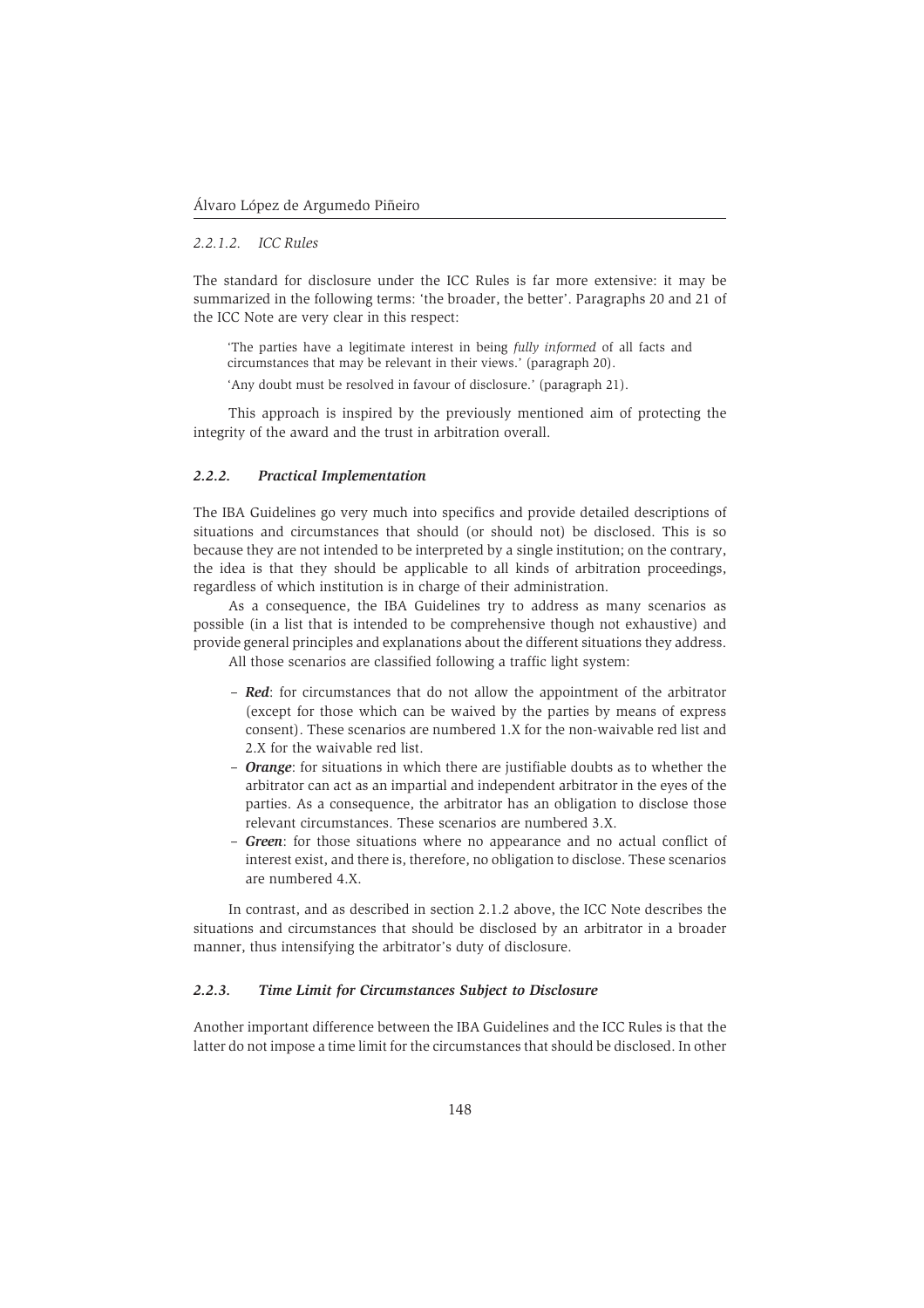words, arbitrators are encouraged to disclose any circumstance that, in the eyes of the parties, could give rise to doubts as regards their independence or impartiality, regardless of the time that circumstance dates from. Further, under the ICC Note, an arbitrator or prospective arbitrator must 'make reasonable enquiries in his or her records, those of his or her law firm and, as the case may be, in other readily available materials'*.* <sup>18</sup> Arbitrators are therefore encouraged to be comprehensive in their disclosures and to actively ascertain the existence of circumstances subject to disclosure.

However, the IBA Guidelines establish a clear time limit (generally, occurrence or existence within the three years prior to appointment as an arbitrator) for a circumstance to be subject to disclosure. This obviously imposes a more limited duty of disclosure.

It is important to note that the obligation to disclose does not end upon appointment as an arbitrator under the ICC Rules or the IBA Guidelines. In both cases, the obligation is an ongoing one, and it covers new circumstances that could affect their independence or impartiality as well as previously existing circumstances not disclosed for any reason.

## **3. INTERACTION BETWEEN THE IBA GUIDELINES AND THE ICC RULES**

The two sets of provisions are arguably complementary. The ICC Rules set a general rule for arbitrators in favour of a broad standard of disclosure with some specific circumstances that should be considered by arbitrators. Meanwhile, the IBA Guidelines go into more detail and cover different and diverse scenarios, giving the arbitrators and the parties a particular checklist to guide them as to disclosure.<sup>19</sup> These sets of rules, therefore, do not have an opposing relationship.

In fact, as Alexis Mourre has pointed out, 'the ICC Rules are largely inspired by, and consistent with, the IBA Guidelines',<sup>20</sup> although they depart from them in certain instances.

Moreover, the IBA Arbitration Guidelines and Rules Subcommittee mentioned in its 2016 report that:

- (1) the IBA Guidelines are commonly invoked by the parties in ICC arbitration proceedings to challenge an arbitrator, as well as by arbitrators to explain their non-disclosures;<sup>21</sup> and
- (2) the ICC takes the IBA Guidelines into account when deciding whether to confirm an arbitrator or uphold a challenge, although it is obviously not

<sup>18.</sup> ICC Note to Parties and Arbitral Tribunals on the Conduct of the Arbitration under the ICC Rules of Arbitration (2019), para. 29.

<sup>19.</sup> Nathalie Voser and Angelina M. Petti, *The Revised IBA Guidelines on Conflicts of Interest in International Arbitration*, 33 ASA Bulletin, 14 (2015).

<sup>20.</sup> *Ibid.* Mourre, *supra* n. 1, 99.

<sup>21.</sup> *Ibid.* IBA, *supra* n. 3, 41.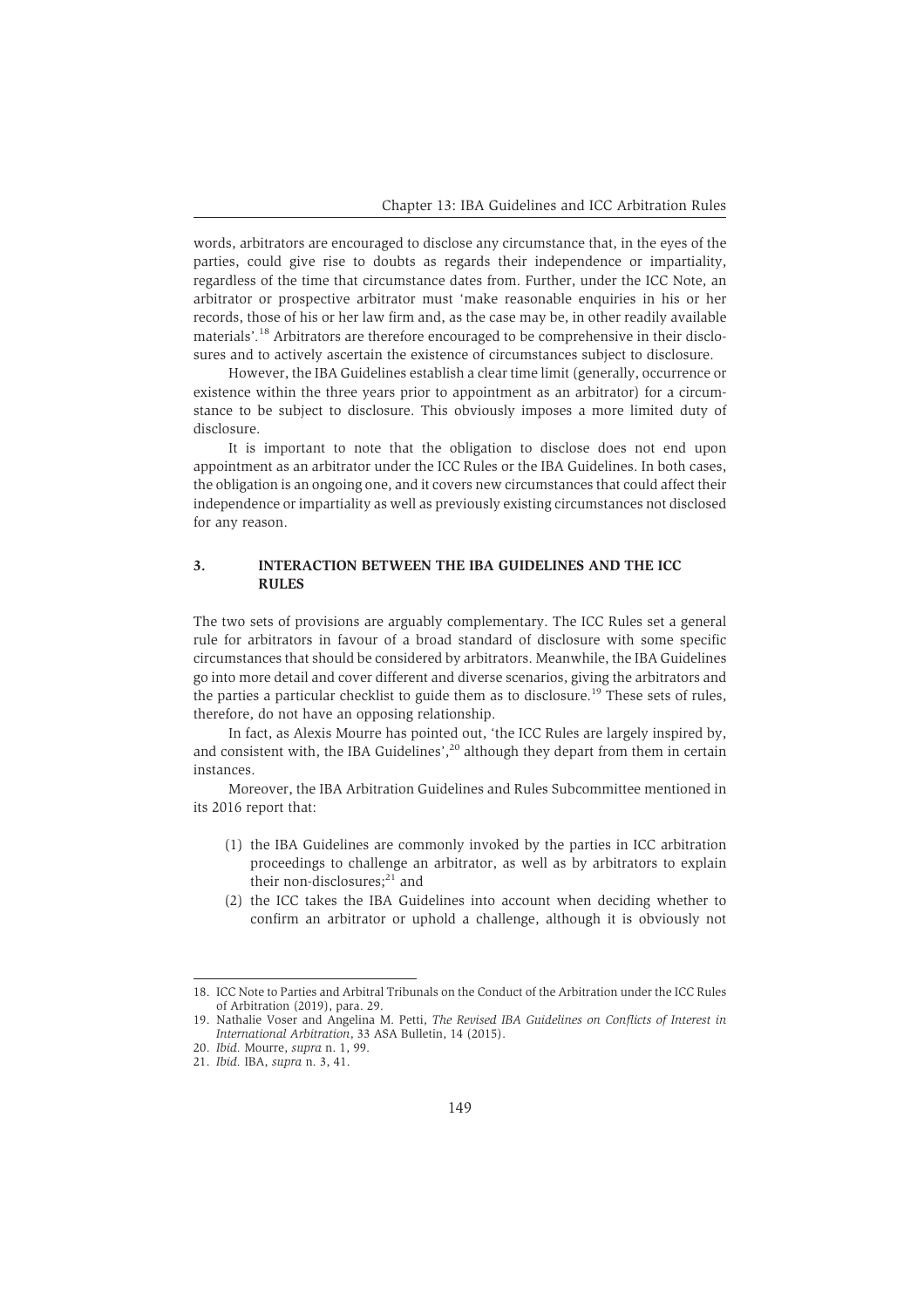bound by the IBA Guidelines and is entirely free to come to its own decisions.<sup>22</sup>

Tables 13.1-13.9 provide an overview of the current correspondence (imperfect, but existing nonetheless) and interaction between the disclosure criteria established in the ICC Note and the relevant sections of the IBA Guidelines.

| ICC Note <sup>a</sup>                                                                                                                                                       | IBA Guidelines                                                                                                                                                                                                                                                                                                                                                                                                                                                                                                                                           |
|-----------------------------------------------------------------------------------------------------------------------------------------------------------------------------|----------------------------------------------------------------------------------------------------------------------------------------------------------------------------------------------------------------------------------------------------------------------------------------------------------------------------------------------------------------------------------------------------------------------------------------------------------------------------------------------------------------------------------------------------------|
| The arbitrator or prospective arbitrator or<br>his or her law firm represents or advises, or<br>has represented or advised, one of the<br>parties or one of its affiliates. | 1.4: the arbitrator or his or her firm<br>regularly advises the party or an<br>affiliate of the party, and the arbitrator<br>or his or her firm derives significant<br>financial income therefrom;<br>2.3.1: the arbitrator currently represents or<br>advises one of the parties or an affiliate of<br>one of the parties; and<br><b>2.3.7:</b> the arbitrator regularly advises one<br>of the parties or an affiliate of one of the<br>parties, but neither the arbitrator nor his<br>or her firm derives a significant financial<br>income therefrom. |

*Table 13.1 On the Arbitrator or His or Her Law Firm Advising One of the Parties*

a *The IBA Arbitration Guidelines and Rules Subcommittee. Report on the reception of the IBA arbitration soft law products*, 41 (2016). The ICC Note to Parties and Arbitral Tribunals on the Conduct of the Arbitration under the ICC Rules of Arbitration (2019), para. 23, first bullet point.

Under the IBA Guidelines, representation of a party or an affiliate by the arbitrator or the arbitrator's firm implies that the arbitrator cannot accept the appointment or can only accept it with the express consent of the parties (non-waivable red list or waivable red list). But, according to the ICC Note, this circumstance must be disclosed and will in all likelihood lead to the arbitrator not being confirmed.

In fact, as confirmed by Andrea Carlevaris and Rocío Digón:<sup>23</sup>

The ICC has accepted such challenges when (i) the former counsel of a party joined the arbitrator's law firm; (ii) the arbitrator's new law firm is representing the non-challenging party in two ongoing litigations; or (iii) counsel to a party has nominated the arbitrator five times in twelve years.

<sup>22.</sup> *Ibid.* IBA, *supra* n. 3, 41.

<sup>23.</sup> Andrea Carlevaris and Rocío Digón, *Arbitrator Challenges under the ICC Rules and Practice'*, ICC Dispute Resolution Bulletin, Issue 1, 33-34 (2016).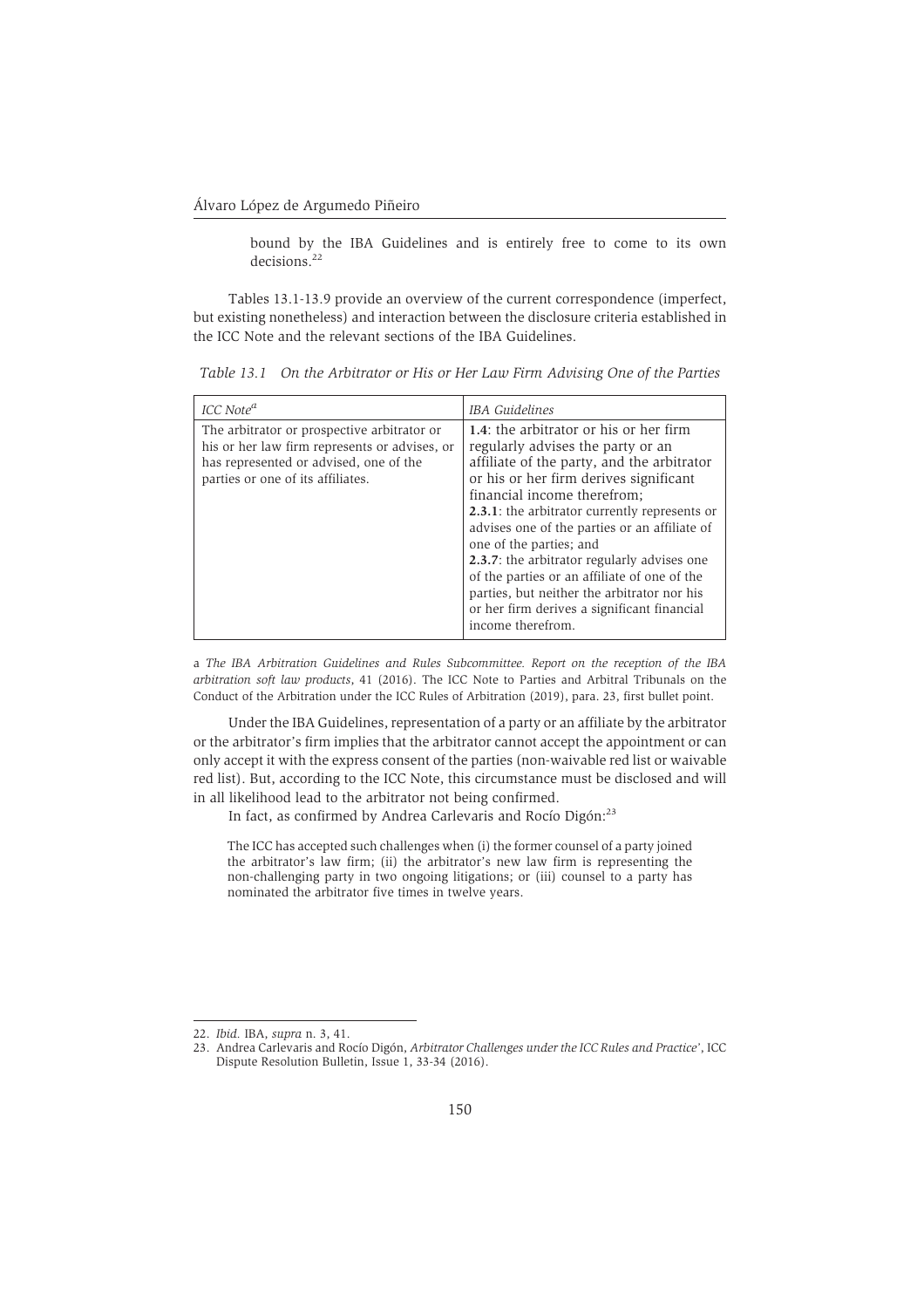| Table 13.2 On the Arbitrator or His or Her Law Firm Acting Against One of |
|---------------------------------------------------------------------------|
| the Parties                                                               |

| ICC Note <sup>a</sup>                                                                                                                        | IBA Guidelines                                                                                                                                                                                                                                                                                                                                                                       |
|----------------------------------------------------------------------------------------------------------------------------------------------|--------------------------------------------------------------------------------------------------------------------------------------------------------------------------------------------------------------------------------------------------------------------------------------------------------------------------------------------------------------------------------------|
| The arbitrator or prospective arbitrator or<br>his or her law firm acts or has acted against<br>one of the parties or one of its affiliates. | 3.1.4: the arbitrator's law firm has,<br>within the past three years, acted for or<br>against one of the parties, or an<br>affiliate of one of the parties, in an<br>unrelated matter without the<br>involvement of the arbitrator; and<br><b>3.4.1</b> : the arbitrator's law firm is currently<br>acting adversely to one of the parties or an<br>affiliate of one of the parties. |

a ICC Dispute Resolution Bulletin, Issue 1, 33-34 (2016). The ICC Note to Parties and Arbitral Tribunals on the Conduct of the Arbitration under the ICC Rules of Arbitration (2019), para. 23, second bullet point.

Here, circumstances that must be disclosed according to the ICC Note fall under the orange list of the IBA Guidelines. As such, they must be disclosed. However, if they affect the arbitrator's firm rather than the actual arbitrator, the latter is not prevented from accepting the appointment as long as the parties do not object. Despite this theoretical possibility, in practice, it remains improbable that the ICC would confirm an arbitrator whose law firm is acting or has recently acted against one of the parties or its affiliates unless both parties accept it.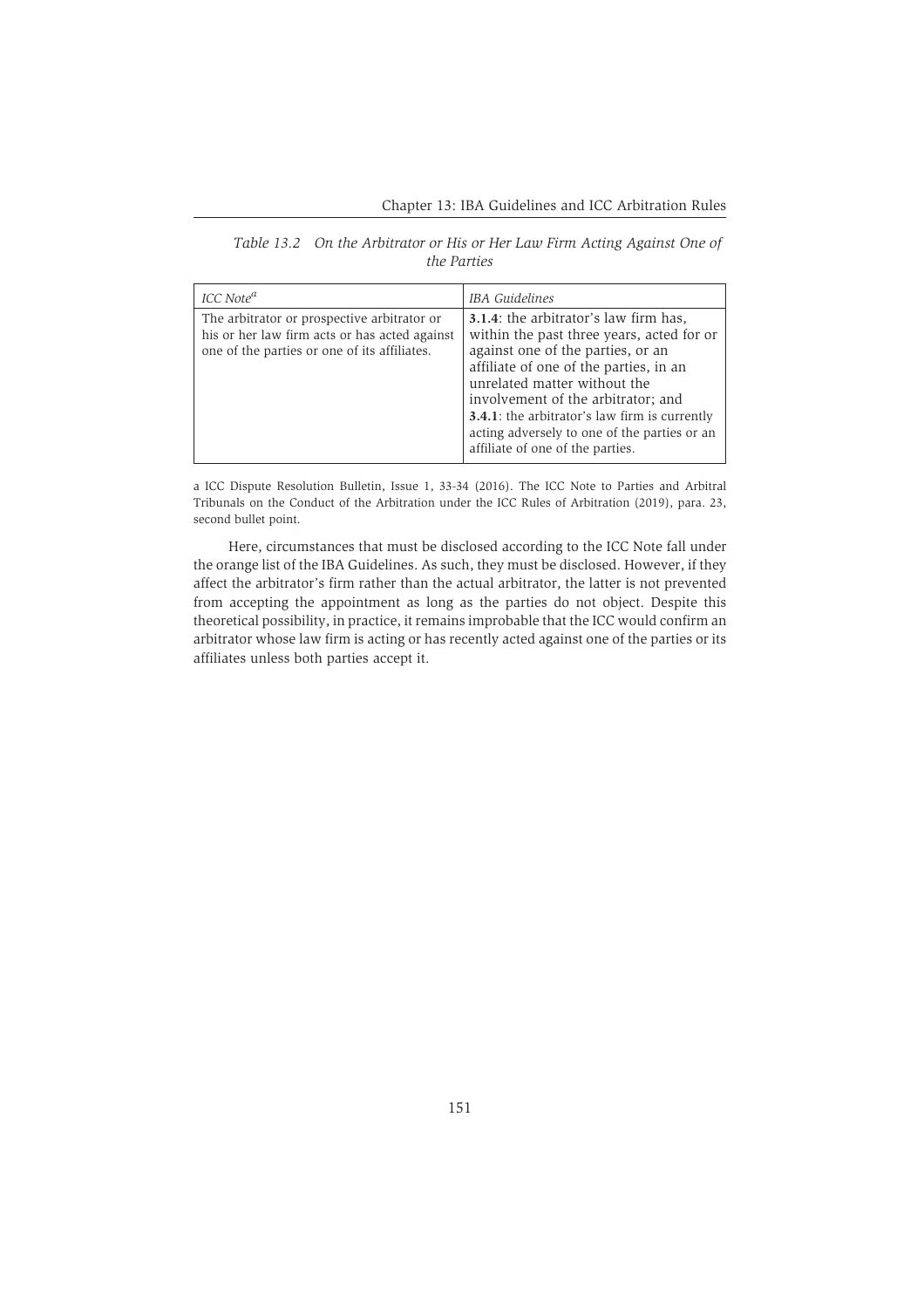## Álvaro López de Argumedo Piñeiro

| ICC Note <sup>a</sup>                                                                                                                                                                                                        | IBA Guidelines <sup>b</sup>                                                                                                                                                                                                                                                                                                                                                                                                                                                                                                                                                                                                                                                                                                                                                                                                                                                                                                                                                                                                                                                                                                                                                                                                                                                                                                                                                                                                                                                                                                                                                                                                                                                                                                                                                                                                                                                                                                                    |
|------------------------------------------------------------------------------------------------------------------------------------------------------------------------------------------------------------------------------|------------------------------------------------------------------------------------------------------------------------------------------------------------------------------------------------------------------------------------------------------------------------------------------------------------------------------------------------------------------------------------------------------------------------------------------------------------------------------------------------------------------------------------------------------------------------------------------------------------------------------------------------------------------------------------------------------------------------------------------------------------------------------------------------------------------------------------------------------------------------------------------------------------------------------------------------------------------------------------------------------------------------------------------------------------------------------------------------------------------------------------------------------------------------------------------------------------------------------------------------------------------------------------------------------------------------------------------------------------------------------------------------------------------------------------------------------------------------------------------------------------------------------------------------------------------------------------------------------------------------------------------------------------------------------------------------------------------------------------------------------------------------------------------------------------------------------------------------------------------------------------------------------------------------------------------------|
| The arbitrator or prospective arbitrator or<br>his or her law firm has a business<br>relationship with one of the parties or one<br>of its affiliates or a personal interest of any<br>nature in the outcome of the dispute. | 1.1: the arbitrator is a legal<br>representative or employee of an entity<br>that is a party in the arbitration;<br>1.3: the arbitrator has a significant,<br>financial or personal interest in one of the<br>parties or the outcome of the case;<br>2.2.1: the arbitrator holds shares either<br>directly or indirectly, in one of the parties,<br>or an affiliate of one of the parties, this<br>party or an affiliate being privately held;<br>2.2.2: a close family member of the<br>arbitrator has a significant financial<br>interest in the outcome of the dispute;<br><b>2.2.3</b> : the arbitrator, or a close family<br>member of the arbitrator, has a close<br>relationship with a non-party who may be<br>liable to recourse on the part of the<br>unsuccessful party in the dispute;<br>2.3.6: the arbitrator's law firm currently<br>has a significant commercial relationship<br>with one of the parties, or an affiliate of<br>one of the parties;<br>2.3.8: the arbitrator has a close family<br>relationship with one of the parties, or<br>with a manager, director or member of the<br>supervisory board, or any person having a<br>controlling influence in one of the parties,<br>or an affiliate of one of the parties, or with<br>a counsel representing a party;<br><b>2.3.9:</b> a close family member of the<br>arbitrator has a significant financial or<br>personal interest in one of the parties or<br>an affiliate of one of the parties;<br><b>3.4.2</b> : the arbitrator has been associated<br>with a party, or an affiliate of one of the<br>parties, in a professional capacity, such as<br>a former employee or partner;<br><b>3.4.3</b> : a close personal friendship exists<br>between an arbitrator and a manager or<br>director or a member of the supervisory<br>board of a party; an entity that has direct<br>economic interest in the award to be<br>rendered in the arbitration; or any person |
|                                                                                                                                                                                                                              | having a controlling influence, such as a<br>controlling shareholder interest, on one of<br>the parties or an affiliate of one of the                                                                                                                                                                                                                                                                                                                                                                                                                                                                                                                                                                                                                                                                                                                                                                                                                                                                                                                                                                                                                                                                                                                                                                                                                                                                                                                                                                                                                                                                                                                                                                                                                                                                                                                                                                                                          |
|                                                                                                                                                                                                                              | parties or a witness or expert;                                                                                                                                                                                                                                                                                                                                                                                                                                                                                                                                                                                                                                                                                                                                                                                                                                                                                                                                                                                                                                                                                                                                                                                                                                                                                                                                                                                                                                                                                                                                                                                                                                                                                                                                                                                                                                                                                                                |

*Table 13.3 On the Business, Commercial, Financial or Personal Relationship Between the Arbitrator or His or Her Law Firm and the Parties*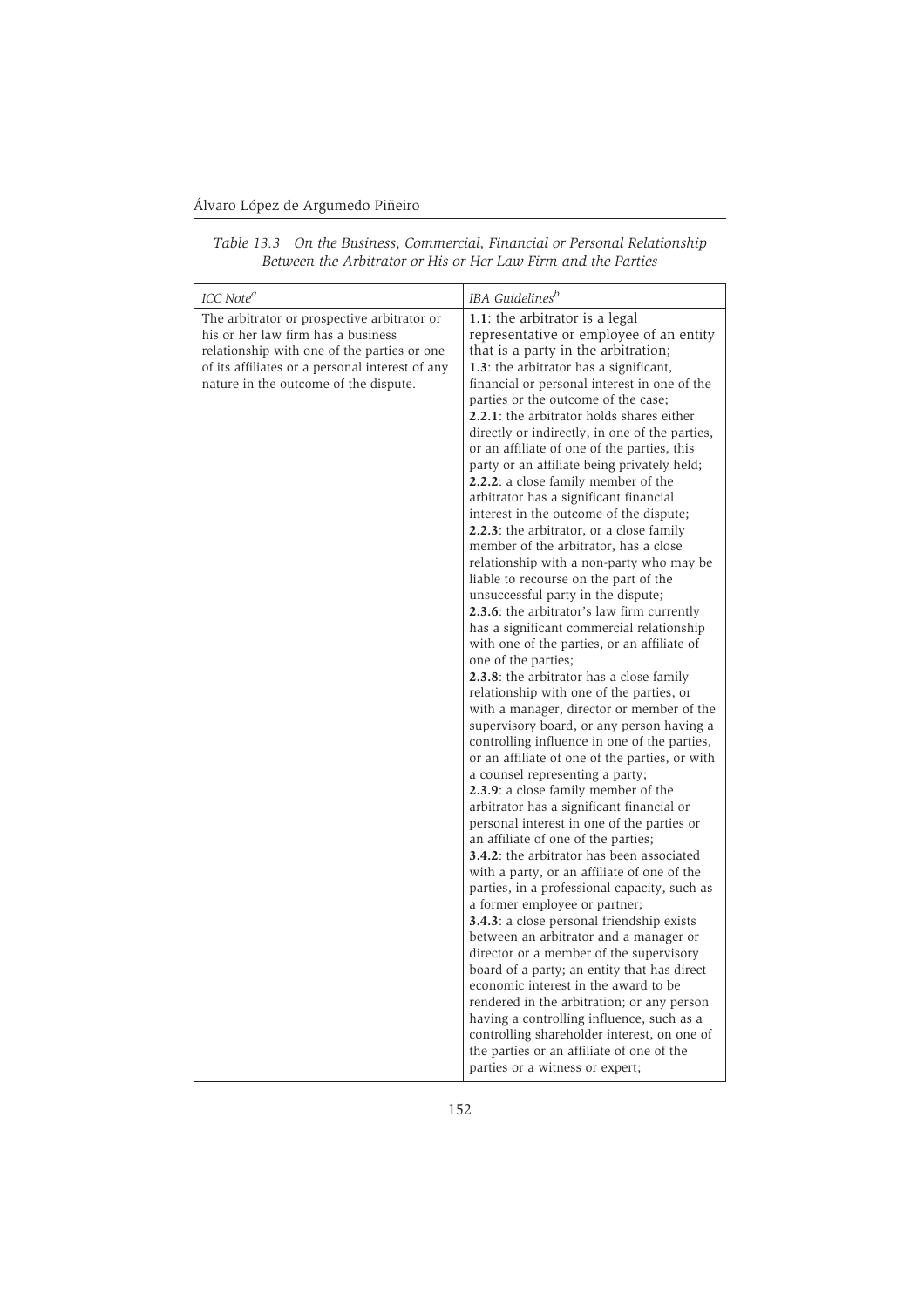| ICC Note <sup>a</sup> | IBA Guidelines <sup>b</sup>                                                                                                                                                                                                                                                                                                                                                                                                                                                                                                                             |
|-----------------------|---------------------------------------------------------------------------------------------------------------------------------------------------------------------------------------------------------------------------------------------------------------------------------------------------------------------------------------------------------------------------------------------------------------------------------------------------------------------------------------------------------------------------------------------------------|
|                       | 3.5.1: the arbitrator holds shares, either<br>directly or indirectly, that by reason of<br>number or denomination constitute a<br>material holding in one of the parties,<br>or an affiliate of one of the parties, this<br>party or affiliate being publicly listed;<br>and<br><b>3.5.4</b> : the arbitrator is a manager, director<br>or member of the supervisory board or has<br>a controlling influence on an affiliate of<br>one of the parties, where the affiliate is not<br>directly involved in the matters in dispute<br>in the arbitration. |

a ICC Dispute Resolution Bulletin, Issue 1, 33-34 (2016). The ICC Note to Parties and Arbitral Tribunals on the Conduct of the Arbitration under the ICC Rules of Arbitration (2019), para. 23, third bullet point.

b For the meaning of the numbering, *see* section 2.2.2.

The short statement included in the ICC Note covers a wide range of circumstances expressly listed in the IBA Guidelines, which are specifically categorised within the red or the orange list. Most are classified as waivable subjects or as merely subject to disclosure. Arbitrators whose circumstances fall within red-list categories under the IBA Guidelines will not normally be appointed in ICC proceedings. With respect to the orange-list categories, ICC decisions will be taken on more of a case-by-case basis.

| Table 13.4 On Professional Relationships Between the Arbitrator or His or Her |
|-------------------------------------------------------------------------------|
| Law Firm and One of the Parties                                               |

| ICC Note <sup>a</sup>                                                                                                                                                                                    | <b>IBA</b> Guidelines                                                                                                                                                                                                                                                                                                                                                                                                                                                                                              |
|----------------------------------------------------------------------------------------------------------------------------------------------------------------------------------------------------------|--------------------------------------------------------------------------------------------------------------------------------------------------------------------------------------------------------------------------------------------------------------------------------------------------------------------------------------------------------------------------------------------------------------------------------------------------------------------------------------------------------------------|
| The arbitrator or prospective arbitrator or<br>his or her law firm acts or has acted on<br>behalf of one of the parties or one of its<br>affiliates as director, board member, officer,<br>or otherwise. | 1.2: the arbitrator is a manager,<br>director or member of the supervisory<br>board, or has a controlling influence on<br>one of the parties or an entity that has<br>a direct economic interest in the award<br>to be rendered in the arbitration; and<br>2.3.4: the arbitrator is a manager, director<br>or member of the supervisory board or has<br>a controlling influence in an affiliate of<br>one of the parties if the affiliate is directly<br>involved in the matters in dispute in the<br>arbitration. |

a *Ibid*. The ICC Note to Parties and Arbitral Tribunals on the Conduct of the Arbitration under the ICC Rules of Arbitration (2019), para. 29, fourth bullet point.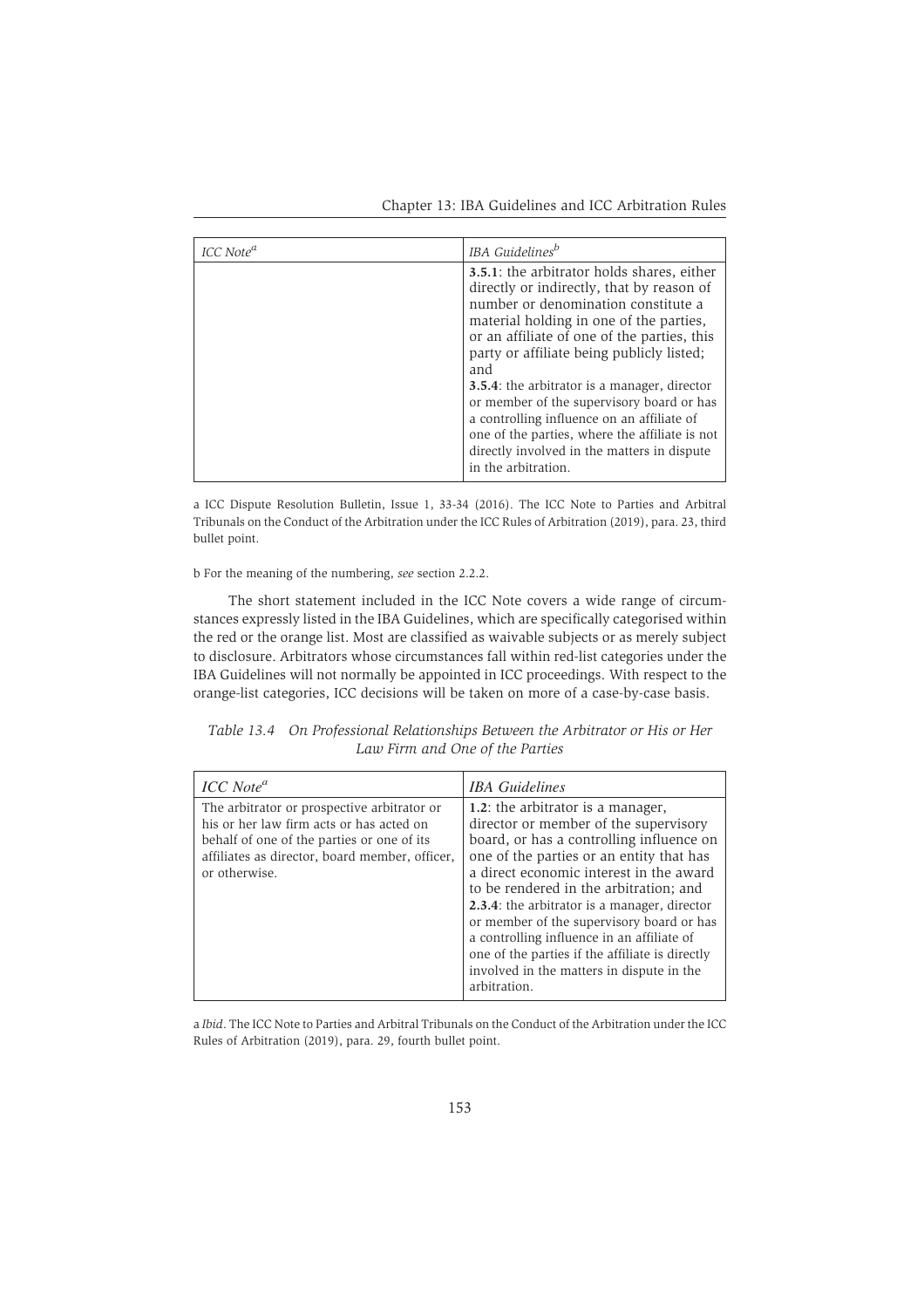The ICC criterion is fully aligned with the IBA Guidelines, and therefore, an arbitrator in any of these situations would not be appointed by the ICC unless that appointment was accepted by both parties (again, however, the ICC would take such a decision on a case-by-case basis).

| ICC Note <sup>a</sup>                                                                                                                                                                                            | IBA Guidelines                                                                                                                                                                                                                                                                                                                                                                                                                                                                                                                               |
|------------------------------------------------------------------------------------------------------------------------------------------------------------------------------------------------------------------|----------------------------------------------------------------------------------------------------------------------------------------------------------------------------------------------------------------------------------------------------------------------------------------------------------------------------------------------------------------------------------------------------------------------------------------------------------------------------------------------------------------------------------------------|
| The arbitrator or prospective arbitrator or<br>his or her law firm is or has been involved<br>in the dispute or has expressed a view on<br>the dispute in a manner that might affect<br>his or her impartiality. | 2.1.1: the arbitrator has given legal<br>advice or provided an expert opinion<br>on the dispute to a party or an affiliate<br>of one of the parties;<br><b>2.1.2</b> : the arbitrator had prior involvement<br>in the dispute;<br>2.3.5: the arbitrator's law firm had a<br>previous but terminated involvement in<br>the case without the arbitrator being<br>involved himself or herself; and<br><b>3.5.2:</b> the arbitrator has publicly<br>advocated a position on the case, whether<br>in a published paper or speech or<br>otherwise. |

*Table 13.5 On the Relationship Between the Arbitrator or His or Her Law Firm and the Dispute Itself*

a *Ibid*. The ICC Note to Parties and Arbitral Tribunals on the Conduct of the Arbitration under the ICC Rules of Arbitration (2019), para. 29, fifth bullet point.

If an arbitrator has previously been involved in the case, he or she will be unable to accept an appointment unless both parties consent or make no objection. Under those circumstances, it would also be unlikely that the ICC confirms an appointment.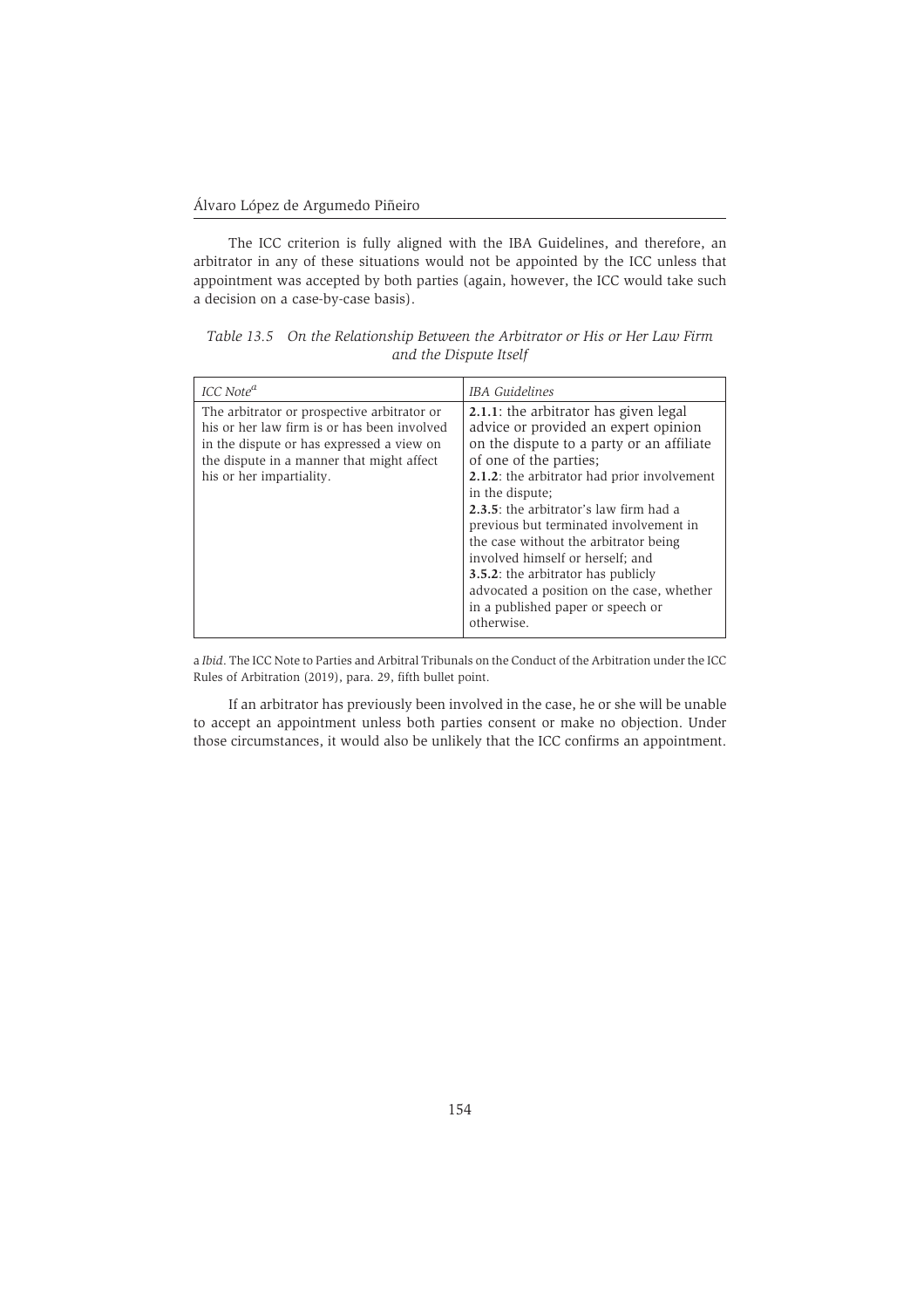| ICC Note <sup>a</sup>                                                                                                                                             | <b>IBA</b> Guidelines                                                                                                                                                                                                                                                                                                                                                                                                                                                                                                                                                                                                                                                                                                                                                                                                                                                                                                                                                          |
|-------------------------------------------------------------------------------------------------------------------------------------------------------------------|--------------------------------------------------------------------------------------------------------------------------------------------------------------------------------------------------------------------------------------------------------------------------------------------------------------------------------------------------------------------------------------------------------------------------------------------------------------------------------------------------------------------------------------------------------------------------------------------------------------------------------------------------------------------------------------------------------------------------------------------------------------------------------------------------------------------------------------------------------------------------------------------------------------------------------------------------------------------------------|
| The arbitrator or prospective arbitrator has<br>a professional or close personal relationship<br>with counsel to one of the parties or the<br>counsel's law firm. | 2.3.2: the arbitrator currently<br>represents or advises the lawyer or law<br>firm acting as counsel for one of the<br>parties;<br><b>2.3.3:</b> the arbitrator is a lawyer in the<br>same law firm as the counsel to one of the<br>parties;<br><b>3.3.1</b> : the arbitrator and another arbitrator<br>are lawyers in the same law firm;<br>3.3.2: the arbitrator and another arbitrator,<br>or the counsel for one of the parties, are<br>members of the same barristers'<br>chambers;<br><b>3.3.3</b> : the arbitrator was, within the past<br>three years, a partner of, or otherwise<br>affiliated with, another arbitrator or any of<br>the counsel in the arbitration;<br><b>3.3.5:</b> a close family member of the<br>arbitrator is a partner or employee of the<br>law firm representing one of the parties<br>but is not assisting with the dispute; and<br><b>3.3.6</b> : a close personal friendship exists<br>between an arbitrator and a counsel of a<br>party. |

*Table 13.6 On the Relationship Between Arbitrators and Counsel*

a *Ibid*. The ICC Note to Parties and Arbitral Tribunals on the Conduct of the Arbitration under the ICC Rules of Arbitration (2019), para. 29, sixth bullet point.

Again, the generic requirement for disclosure provided by the ICC Note is developed into different specific scenarios in the IBA Guidelines, all of which are included either in the waivable red list or in the orange list. It is once more doubtful that the ICC would confirm the arbitrator under these circumstances, although – once again – this will be decided on a case-by-case basis.

*Table 13.7 On Multiple Appointments of the Arbitrator by One of the Parties*

| ICC Note <sup>a</sup>                                                                                                                              | IBA Guidelines                                                                                                                                                                              |
|----------------------------------------------------------------------------------------------------------------------------------------------------|---------------------------------------------------------------------------------------------------------------------------------------------------------------------------------------------|
| The arbitrator or prospective arbitrator acts<br>or has acted as arbitrator in a case<br>involving one of the parties or one of its<br>affiliates. | <b>3.1.3:</b> The arbitrator has within the<br>past three years been appointed as<br>arbitrator on two or more occasions by<br>one of the parties or an affiliate of one<br>of the parties. |

a *Ibid*. The ICC Note to Parties and Arbitral Tribunals on the Conduct of the Arbitration under the ICC Rules of Arbitration (2019), para. 29, seventh bullet point.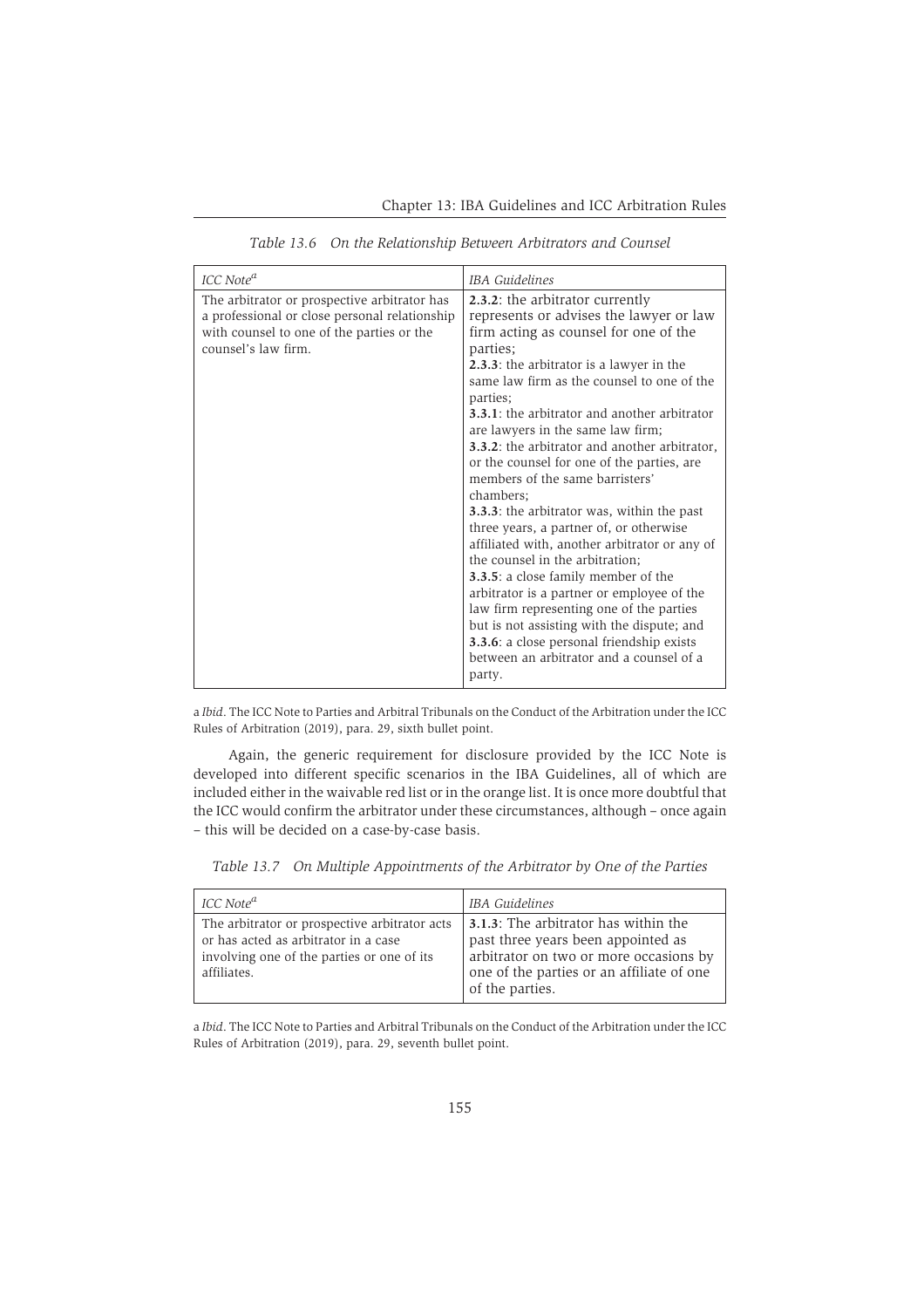Again, there is close alignment between the circumstances established for disclosure in each case, the main point of difference being the time limit established under the IBA Guidelines. An example of the ICC's less time-constrained approach is provided by Carlevaris and Digón,<sup>24</sup> who confirm that the ICC has accepted a challenge to an arbitrator appointment where the counsel to a party had nominated the arbitrator five times in the previous twelve years.

*Table 13.8 On the Relationship Between the Arbitrator and Related Arbitration Proceedings*

| ICC Note <sup>a</sup>                                                                          | <b>IBA</b> Guidelines                                                                                                                                                                                                         |
|------------------------------------------------------------------------------------------------|-------------------------------------------------------------------------------------------------------------------------------------------------------------------------------------------------------------------------------|
| The arbitrator or prospective arbitrator acts<br>or has acted as arbitrator in a related case. | 3.1.5: The arbitrator currently serves,<br>or has served within the past three<br>years, as arbitrator in another<br>arbitration on a related issue involving<br>one of the parties or an affiliate of one<br>of the parties. |

a *Ibid*. The ICC Note to Parties and Arbitral Tribunals on the Conduct of the Arbitration under the ICC Rules of Arbitration (2019), para. 29, eighth bullet point.

The above circumstances are subject to a very similar approach under the IBA Guidelines and the ICC Note. Both sets of provisions consider the proximity between the arbitrator and the specific case as a circumstance that should be disclosed and could eventually lead to the non-confirmation of the arbitrator.

*Table 13.9 On Multiple Appointments of the Arbitrator by the Same Counsel*

| ICC Note <sup>a</sup>                                                                                                                                                                                           | IBA Guidelines                                                                                                                                                |
|-----------------------------------------------------------------------------------------------------------------------------------------------------------------------------------------------------------------|---------------------------------------------------------------------------------------------------------------------------------------------------------------|
| The arbitrator or prospective arbitrator has<br>in the past been appointed as arbitrator by<br>one of the parties or one of its affiliates or<br>by counsel to one of the parties or the<br>counsel's law firm. | <b>3.3.8:</b> The arbitrator has, within the<br>past three years, been appointed on<br>more than three occasions by the same<br>counsel or the same law firm. |

a *Ibid*. The ICC Note to Parties and Arbitral Tribunals on the Conduct of the Arbitration under the ICC Rules of Arbitration (2019), para. 29, ninth bullet point.

In this case, the time limit is joined by the number of appointments as points of difference between the two provisions. In any event, both provisions treat the fact that arbitrators have been appointed in the past by the same counsel as a significant circumstance and, therefore, one subject to disclosure.

In conclusion, substantially all of the circumstances that an arbitrator must take into account when deciding what to disclose in ICC arbitration proceedings are already reflected in the IBA Guidelines. The provisions do not match perfectly. Nonetheless,

<sup>24.</sup> *Ibid.* Carlevaris and Digón, *supra* n. 23, 33-34.